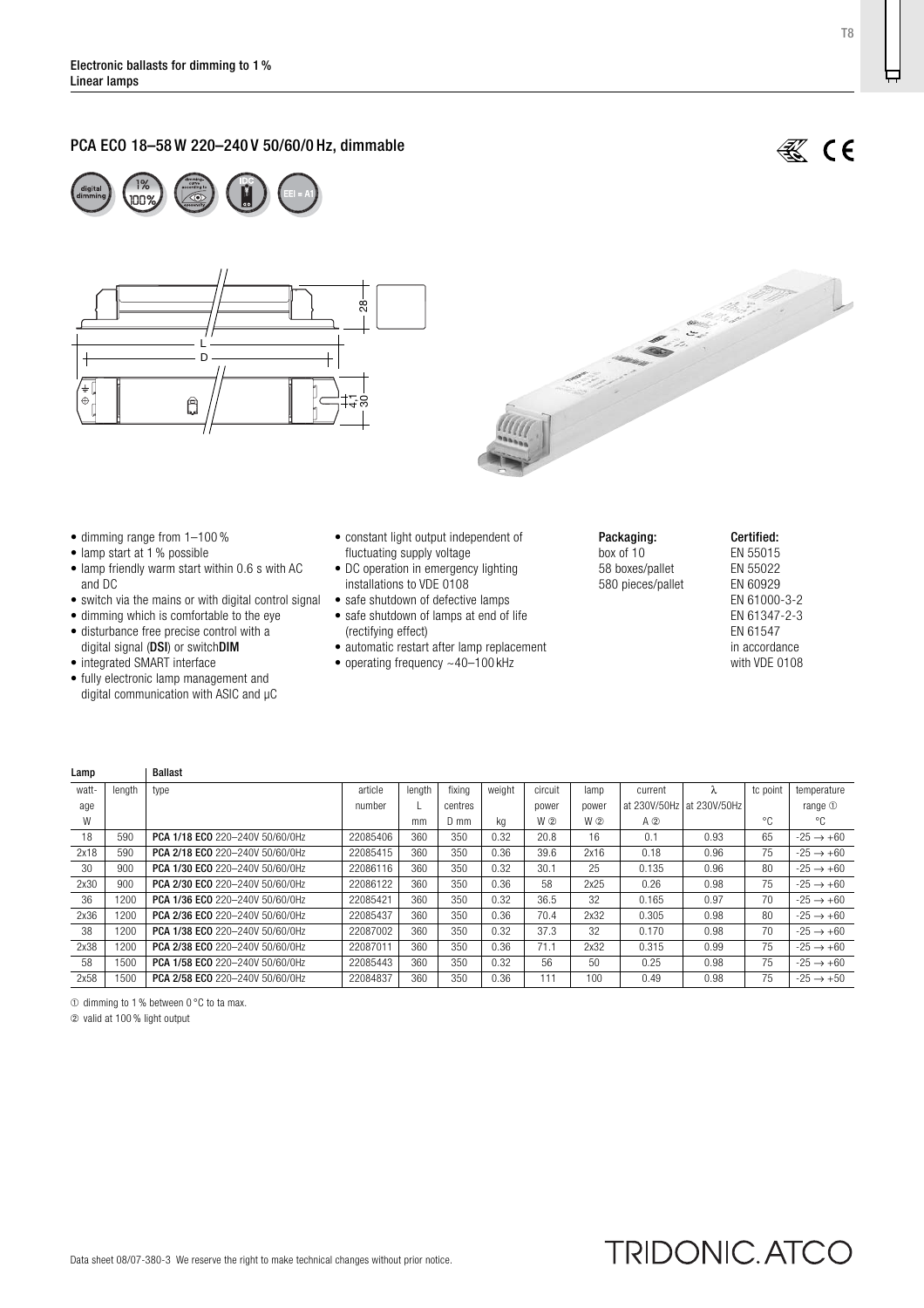### Lamp starting characteristics:

Warm start Starting time 0.6 s with AC Starting time 0.6 s with DC Start at any dimming level

# AC operation:

Mains voltage 220–240 V 50/60 Hz 198–264 V 50/60 Hz including safety tolerance  $(\pm 10\%)$ 202–254 V 50/60 Hz including performance tolerance (+6 % / -8 %)

#### DC operation:

220–240 V 0 Hz 198–280 V 0 Hz certain lamp start 176–280 V 0 Hz operating range Use in emergency lighting installations according to VDE 0108 or for emergency luminaires according to EN 61347-2-3 appendix J.

#### Temperature range:

Dimming range 100% to 1% from 0 °C to maximum permissible ambient temperature ta. 100 % operation from -25 °C to maximum permissible ambient temperature ta.

#### Mains currents in DC operation:

| <b>Ballast</b>                  | Mains current at        | Mains current at |
|---------------------------------|-------------------------|------------------|
| Type                            | $U_n = 220 \text{ VDC}$ | $Un = 240 VDC$   |
| PCA 1/18 ECO 220-240V 50/60/0Hz | 0.08A                   | 0.07A            |
| PCA 1/30 ECO 220-240V 50/60/0Hz | 0.11A                   | 0.10A            |
| PCA 1/36 ECO 220-240V 50/60/0Hz | 0.14A                   | 0.13A            |
| PCA 1/38 ECO 220-240V 50/60/0Hz | 0.14A                   | 0.13A            |
| PCA 1/58 ECO 220-240V 50/60/0Hz | 0.22A                   | 0.20A            |
| PCA 2/18 ECO 220-240V 50/60/0Hz | 0.14A                   | 0.13A            |
| PCA 2/30 ECO 220-240V 50/60/0Hz | 0.21A                   | 0.19A            |
| PCA 2/36 ECO 220-240V 50/60/0Hz | 0.25A                   | 0.23A            |
| PCA 2/38 ECO 220-240V 50/60/0Hz | 0.26A                   | 0.23A            |
| PCA 2/58 ECO 220-240V 50/60/0Hz | 0.42A                   | 0.38A            |

# Light output level in DC operation:

Default value is 70 % In DC operation dimming is not possible

# Ballast lumen factor AC operation (AC-BLF) EN 60929 8.1:

| <b>Ballast</b>                  | AC-BIF at       |
|---------------------------------|-----------------|
| Type                            | $U_n = 230$ VAC |
| PCA 1/18 ECO 220-240V 50/60/0Hz | 1.01            |
| PCA 1/30 ECO 220-240V 50/60/0Hz | 1.00            |
| PCA 1/36 ECO 220-240V 50/60/0Hz | 0.99            |
| PCA 1/38 ECO 220-240V 50/60/0Hz | 1.07            |
| PCA 1/58 ECO 220-240V 50/60/0Hz | 1.00            |
| PCA 2/18 ECO 220-240V 50/60/0Hz | 1.00            |
| PCA 2/30 ECO 220-240V 50/60/0Hz | 0.99            |
| PCA 2/36 ECO 220-240V 50/60/0Hz | 1.00            |
| PCA 2/38 ECO 220-240V 50/60/0Hz | 1.00            |
| PCA 2/58 ECO 220-240V 50/60/0Hz | 0.99            |
|                                 |                 |

The ballast lumen factor for AC operation (AC-BLF) does not alter from  $U_n = 198$  VAC to  $U_n = 254$  VAC.

The ballast lumen factor for DC operation (DC-BLF) on the basis of an automatic power reduction of the ballasts (default value is 70 %) will be smaller than AC. It does not alter in the DC operating range (198–280 VDC).

#### Harmonic distortion in the mains supply (at 220 V/50 Hz):

| <b>THD</b> | 3    | 5   |     | 9   | 11  |
|------------|------|-----|-----|-----|-----|
| 13.9       | 13.2 | 3.7 | 2.2 | 1.4 | 1.1 |
| 11.7       | 10.2 | 3.6 | 2.2 | 1.5 | 1.1 |
| 8.7        | 8.3  | 2.2 | 1.4 | 1.0 | 0.7 |
| 9.3        | 8.6  | 2.9 | 1.8 | 1.2 | 0.9 |
| 8.3        | 7.5  | 3.0 | 1.8 | 1.2 | 0.8 |
| 8.4        | 7.9  | 2.2 | 1.9 | 1.7 | 1.6 |
| 8.9        | 8.3  | 2.7 | 1.8 | 1.3 | 1.1 |
| 6.2        | 5.8  | 1.9 | 1.2 | 0.9 | 0.7 |
| 7.5        | 6.8  | 2.5 | 1.7 | 1.3 | 1.0 |
| 6.6        | 5.9  | 2.4 | 1.6 | 1.2 | 0.8 |
|            |      |     |     |     |     |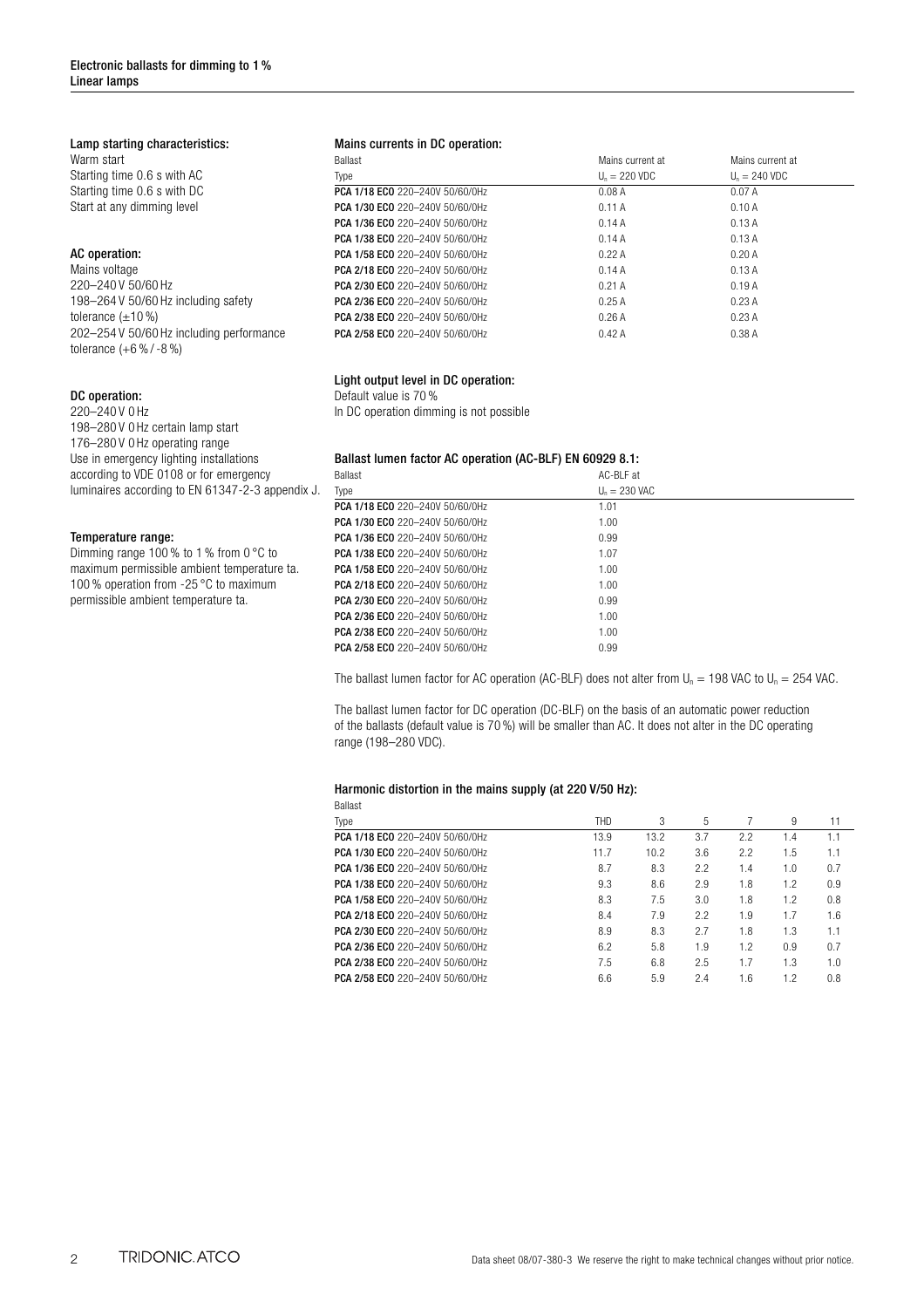#### Dimming:

Dimming range 1 % to 100 % Digital control with DSI signal: 8 bit Manchester Code Maximum speed 1 % to 100 % in 1.4 s Dimming curve that is friendly to the eye.

#### Control input (D1, D2):

Digital DSI signal or switchDIM can be wired on the same terminals (D1 and D2).

#### Digital signal DSI:

The control input is non-polar and protected against accidental connection with a mains voltage up to 264 V. The control signal is not SELV. Control cable should be installed in accordance to the requirements of low voltage installations.

Different functions depending on each DSI module.

#### SMART interface:

An additional interface for the direct connection of the SMART-LS light sensor. The sensor registers actual ambient light and maintains the individually defined lux level.

After every mains reset the SMART interface automatically checks for an installed sensor. With the sensor installed the PCA ECO automatically runs in the constant lux level mode.

ON/OFF-Switch via mains, switchDIM or DSI signal. DSI signal  $= 0$  switches off,

DSI signal  $\geq$  1 switches on.

Dimming with a DSI signal with the SMART-LS installed is not possible.

switchDIM enables a temporary change of light level.

The installation of the two wire bus is according

to the appropriate low voltage regulations.

#### **Dimming characteristics PCA ECO**

Digital dimming value



Dimming characteristics as seen by the human eye

# switchDIM:

Integrated switchDIM function allows a direct connection of a push to make switch for dimming and switching.

Brief push (< 0.6 s) switches ballast ON and OFF. The ballasts switch-ON at light level set at switch-OFF (Not in case of reset after mainsfailure – start at 100 %).

When the push to make switch is held, PCA ballasts are dimmed. After repush the PCA is dimmed in the opposite direction.

In installations with PCAs with different dimming

levels or opposite dimming directions (e.g. after a system extension), all PCAs can be synchronized to 50 % dimming level by a 10 s push.

Use of push to make switch with indicator lamp is not permitted.

#### **Energy Savings PCA ECO**

Mains power in %



Dimming level in %



DSI PCA ECO



switchDIM PCA ECO

# Loading of automatic circuit breakers:

|  | Automatic circuit |
|--|-------------------|
|  |                   |

| breaker type        | C10                   | C13                  | C16                | C20                   | <b>B10</b>            | <b>B13</b>         | <b>B16</b>            | <b>B20</b>            |
|---------------------|-----------------------|----------------------|--------------------|-----------------------|-----------------------|--------------------|-----------------------|-----------------------|
| Installation Ø      | $1.5$ mm <sup>2</sup> | $1.5 \, \text{mm}^2$ | $1.5 \text{ mm}^2$ | $2.5$ mm <sup>2</sup> | $1.5$ mm <sup>2</sup> | $1.5 \text{ mm}^2$ | $1.5$ mm <sup>2</sup> | $2.5$ mm <sup>2</sup> |
| <b>PCA 1/18 ECO</b> | 30                    | 50                   | 76                 | 80                    | 15                    | 25                 | 38                    | 40                    |
| <b>PCA 1/30 ECO</b> | 30                    | 50                   | 70                 | 76                    | 15                    | 25                 | 35                    | 38                    |
| <b>PCA 1/36 ECO</b> | 30                    | 50                   | 70                 | 76                    | 15                    | 25                 | 35                    | 38                    |
| <b>PCA 1/38 ECO</b> | 30                    | 50                   | 70                 | 76                    | 15                    | 25                 | 35                    | 38                    |
| <b>PCA 1/58 ECO</b> | 20                    | 30                   | 40                 | 46                    | 10                    | 15                 | 20                    | 23                    |
| <b>PCA 2/18 ECO</b> | 20                    | 30                   | 40                 | 46                    | 10                    | 15                 | 20                    | 23                    |
| <b>PCA 2/30 ECO</b> | 10                    | 20                   | 30                 | 30                    | h                     | 10                 | 15                    | 15                    |
| <b>PCA 2/36 ECO</b> | 10                    | 20                   | 30                 | 30                    |                       | 10                 | 15                    | 15                    |
| <b>PCA 2/38 ECO</b> | 10                    | 20                   | 30                 | 30                    |                       | 10                 | 15                    | 15                    |
| <b>PCA 2/58 ECO</b> | 10                    | 20                   | 30                 | 30                    |                       | 10                 | 15                    | 15                    |